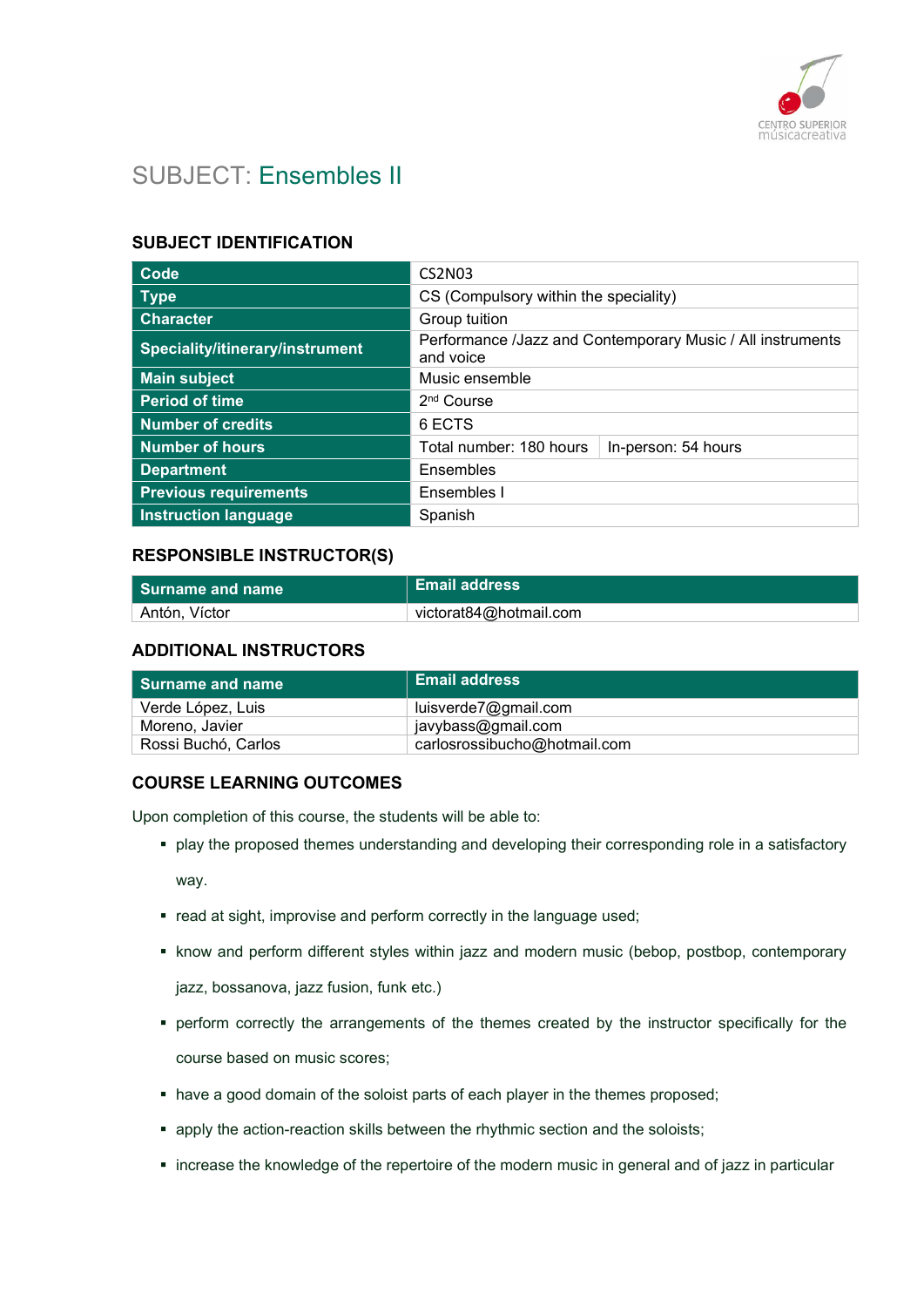

- perform in the final recital in an attractive, fluid and professional way;
- apply the acquired knowledge with aesthetic criteria.

# COURSE CONTENT

| <b>Thematic block</b>          | <b>Theme/ Repertoire</b>                                       |
|--------------------------------|----------------------------------------------------------------|
|                                | Theme 1. Tonal Jazz (standards), bebop, bossanova, jazz fusion |
| <b>Jazz Repertoire</b>         | Theme 2: Modal Jazz                                            |
|                                | Theme 3. Contemporary Jazz                                     |
| <b>Modern music repertoire</b> | Theme 1: $\text{J}$ azz - funk, $\text{J}$ azz - rock          |
|                                | Theme 2: Pop, rock, R&B, etc.                                  |
|                                | Theme 1. Introduction to the odd meters                        |
| Rhythmic                       | Theme 2. Rhythmic characteristics in different styles          |
| Melodic-harmonic language      | Theme 1. The complexity of the tonality                        |
|                                | Theme 2. The modal music                                       |
|                                | Theme 3. Harmonic resources: ostinatos, pedals, hybrid chords  |

# STUDENT´S STUDY HOURS PLANNING

| <b>Activity type</b>                                           | <b>Total hours</b>   |
|----------------------------------------------------------------|----------------------|
| <b>Theoretic activities</b>                                    | 4 hours              |
| <b>Practice activities</b>                                     | 46 hours             |
| Other mandatory training activities (seminars, workshops etc.) | 2 hours              |
| <b>Test taking</b>                                             | 2 hours              |
| <b>Student self-study hours</b>                                | 106 hours            |
| <b>Practice preparation</b>                                    | 20 hours             |
| Total studying hours                                           | $54+126 = 180$ hours |

#### **METHODOLOGY**

| <b>Theoretical activities</b> | Theoretical/conceptual explanations and analysis of different<br>examples coming from all the most relevant music styles.                                                                       |
|-------------------------------|-------------------------------------------------------------------------------------------------------------------------------------------------------------------------------------------------|
| <b>Practical activities</b>   | Practical application of what has been studied in class through<br>transcriptions, collective group intonation, performance with<br>instrument, sight-reading, rhythms and melodies composition |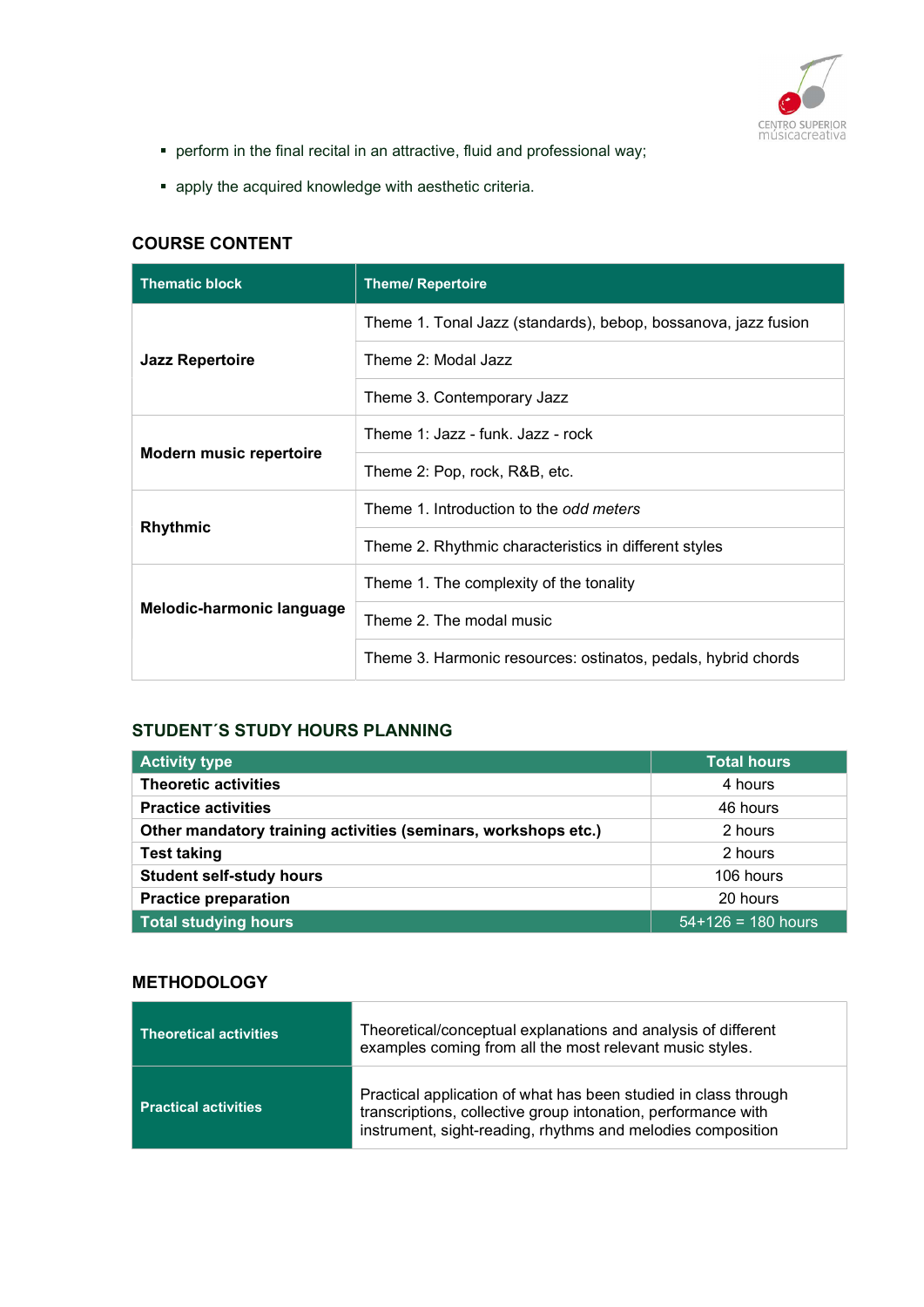

# ASSESSMENT TOOLS

| <b>Theoretical activities</b>                                                   | Participation: The students must actively participate in class, proving<br>interest and/or understanding of the content covered.<br>Continuous evaluation: The students must fulfil the requested<br>assignments during the whole academic course, proving research<br>ability and practice synthesis skills concerning theoretical concepts<br>in performance.<br>Theoretical exams: The students must take at least two exams<br>during the academic course to show the theoretical knowledge<br>acquired.                                                                                                   |
|---------------------------------------------------------------------------------|----------------------------------------------------------------------------------------------------------------------------------------------------------------------------------------------------------------------------------------------------------------------------------------------------------------------------------------------------------------------------------------------------------------------------------------------------------------------------------------------------------------------------------------------------------------------------------------------------------------|
| <b>Practical activities</b>                                                     | Participation: The students must actively participate in class, proving<br>interest and/or understanding of the content covered.<br>Continuous evaluation: The students must fulfil the requested<br>practical assignments during the whole academic course based on<br>to team-work dynamics and also prove writing and oral skills, beside<br>performing skills.<br>Performance exams: The students must take at least two exams<br>during the academic course in order to show the practical skills<br>acquired and the practical assimilation of the course contents,<br>following the tests instructions. |
| <b>Other educational mandatory</b><br>activities (workshops,<br>seminars, etc.) | <b>Participation:</b> The students must actively participate in the different<br>relevant events as considered by the instructor or by the degree<br>coordinators.                                                                                                                                                                                                                                                                                                                                                                                                                                             |

# ASSESSMENT CRITERIA

| <b>Theoretical activities</b>                                                | To prove the knowledge acquired during the course through<br>evaluation activities and assigned homework.                                                    |  |
|------------------------------------------------------------------------------|--------------------------------------------------------------------------------------------------------------------------------------------------------------|--|
| <b>Practical activities</b>                                                  | To prove technical and performing skills through performing<br>tests and through the assigned homework.                                                      |  |
| <b>Other training mandatory</b><br>activities (workshops,<br>seminars, etc.) | To attend and participate in the relevant events for their<br>education (Meet the artists sessions, invited professors<br>sessions, concerts and rehearsals) |  |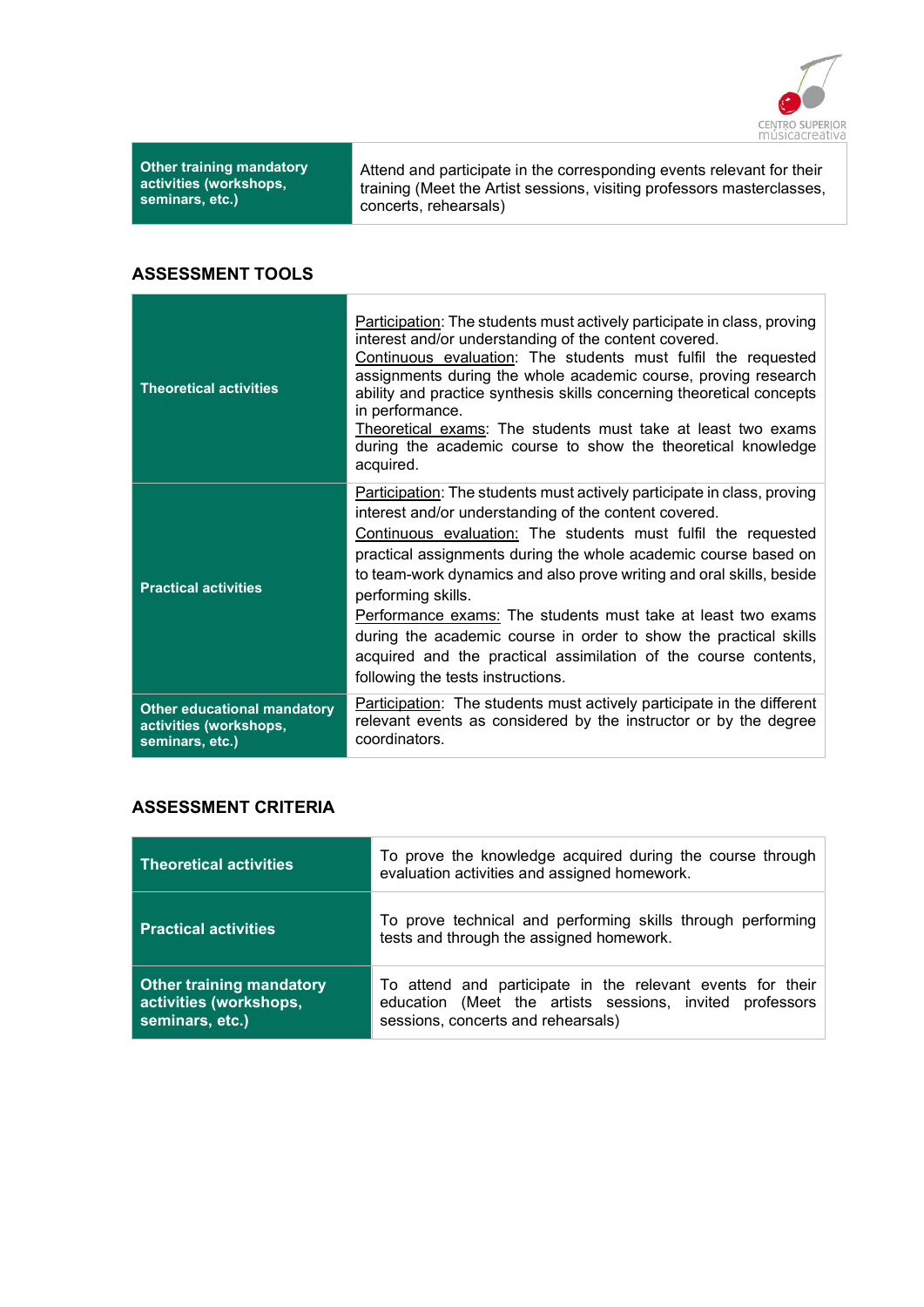

### GRADE DETERMINATION SYSTEM

#### Grade determination system in continuous assessment

|                       | Grade percentage |
|-----------------------|------------------|
| Continuous assessment | 60%              |
| Mid-term exam         | 20%              |
| Final exam            | 20%              |
| Total                 | 100%             |

#### Grade determination system in cases of loss of continuous assessment right

|            | <b>Grade percentage</b> |
|------------|-------------------------|
| Final exam | 80%                     |
| Total      | 80%                     |

#### Grade determination system for the extraordinary assessment call

|             | <b>Grade percentage</b> |
|-------------|-------------------------|
| Retake exam | 100%                    |
| ⊤otal       | 100%                    |

#### Grade determination system for students with disabilities

In principle, the grade determination system for students with disabilities will be carried out following the criteria set for the rest of the students, ensuring equal opportunities and conditions for all the students. However, if necessary, the instructor in charge will take into account the type of disability of the concerned student. Should the situation apply, the assessment conditions will be adapted in accordance to the limitations of the corresponding disability.

These considerations will be established once the concerned student enrols in the corresponding courses. For the official records, the student and/or the student representative will be requested to present the corresponding disability report for the official accreditation.

|                       | Grade percentage |
|-----------------------|------------------|
| Continuous evaluation | 60%              |
| Mid-term exam         | 20%              |
| Final exam            | 60%              |
| Total                 | 100%             |

#### RESOURCES AND BIBLIOGRAPHY

# Campus online https://musicacreativa.classlife.education/

#### Bibliography

| Tittle           | New Real Book II, II, III |
|------------------|---------------------------|
| l Author         | $\overline{\phantom{0}}$  |
| <b>Publisher</b> | Sher Music Co.            |